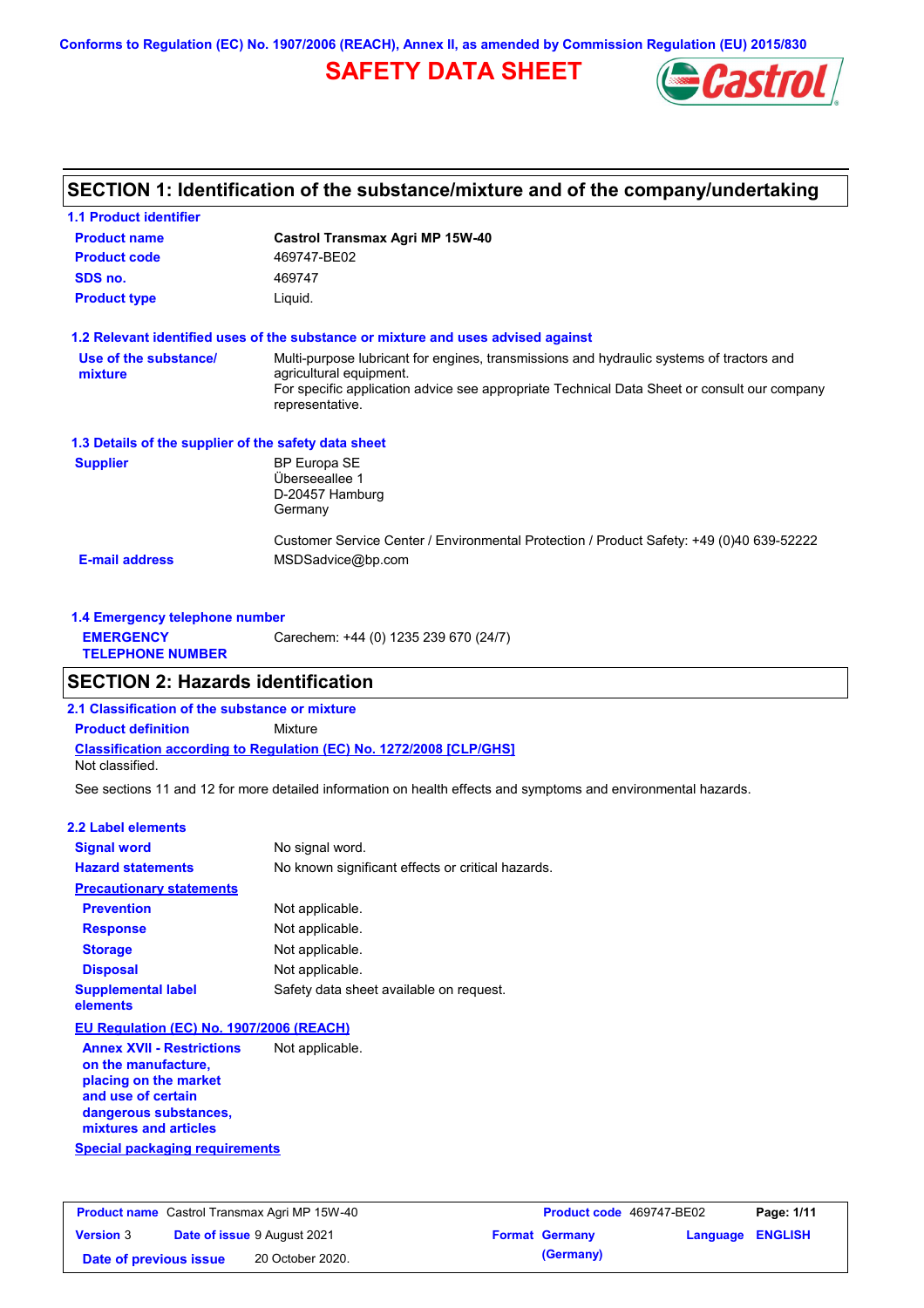### **Conforms to Regulation (EC) No. 1907/2006 (REACH), Annex II, as amended by Commission Regulation (EU) 2015/830**

## **SECTION 2: Hazards identification**

| <b>Containers to be fitted</b><br>with child-resistant<br>fastenings                                                     | Not applicable.                                                                                                                                                                                                                                                                                                                                                                                                                                                                                                                                                                                                                        |
|--------------------------------------------------------------------------------------------------------------------------|----------------------------------------------------------------------------------------------------------------------------------------------------------------------------------------------------------------------------------------------------------------------------------------------------------------------------------------------------------------------------------------------------------------------------------------------------------------------------------------------------------------------------------------------------------------------------------------------------------------------------------------|
| <b>Tactile warning of danger</b>                                                                                         | Not applicable.                                                                                                                                                                                                                                                                                                                                                                                                                                                                                                                                                                                                                        |
| 2.3 Other hazards                                                                                                        |                                                                                                                                                                                                                                                                                                                                                                                                                                                                                                                                                                                                                                        |
| <b>Results of PBT and vPvB</b><br>assessment                                                                             | Product does not meet the criteria for PBT or vPvB according to Regulation (EC) No. 1907/2006,<br>Annex XIII.                                                                                                                                                                                                                                                                                                                                                                                                                                                                                                                          |
| <b>Product meets the criteria</b><br>for PBT or vPvB according<br>to Regulation (EC) No.<br><b>1907/2006, Annex XIII</b> | This mixture does not contain any substances that are assessed to be a PBT or a vPvB.                                                                                                                                                                                                                                                                                                                                                                                                                                                                                                                                                  |
| Other hazards which do<br>not result in classification                                                                   | Defatting to the skin.<br>USED ENGINE OILS<br>Used engine oil may contain hazardous components which have the potential to cause skin<br>cancer.<br>See Toxicological Information, section 11 of this Safety Data Sheet.<br>Note: High Pressure Applications<br>Injections through the skin resulting from contact with the product at high pressure constitute a<br>major medical emergency.<br>See 'Notes to physician' under First-Aid Measures, Section 4 of this Safety Data Sheet.<br>Experimental data on one or more of the components has been used to determine all or part of<br>the hazard classification of this product. |

### **SECTION 3: Composition/information on ingredients**

#### **3.2 Mixtures**

**Product definition**

| Mixture |  |
|---------|--|

Highly refined base oil (IP 346 DMSO extract < 3%). Proprietary performance additives.

| <b>Product/ingredient</b><br>name                                                                   | <b>Identifiers</b>                                                                     | $\%$ | <b>Regulation (EC) No.</b><br>1272/2008 [CLP]                             | <b>Type</b> |
|-----------------------------------------------------------------------------------------------------|----------------------------------------------------------------------------------------|------|---------------------------------------------------------------------------|-------------|
| Distillates (petroleum), hydrotreated<br>heavy paraffinic                                           | REACH #: 01-2119484627-25<br>EC: 265-157-1<br>CAS: 64742-54-7<br>Index: 649-467-00-8   | -≤3  | Asp. Tox. 1, H304                                                         | $[1]$       |
| Distillates (petroleum), solvent-<br>dewaxed heavy paraffinic                                       | REACH #: 01-2119471299-27<br>EC: $265-169-7$<br>CAS: 64742-65-0<br>Index: 649-474-00-6 | -≤3  | Asp. Tox. 1, H304                                                         | $[1]$       |
| Phosphorodithioic acid, mixed O.O-bis<br>(2-ethylhexyl and iso-Bu and iso-Pr)<br>esters, zinc salts | REACH #: 01-2119521201-61<br>EC: 288-917-4<br>CAS: 85940-28-9                          | -≤3  | <b>Skin Irrit. 2. H315</b><br>Eye Dam. 1, H318<br>Aquatic Chronic 2, H411 | [1] [2]     |

**See Section 16 for the full text of the H statements declared above.**

#### **Type**

[1] Substance classified with a health or environmental hazard

[2] Substance with a workplace exposure limit

[3] Substance meets the criteria for PBT according to Regulation (EC) No. 1907/2006, Annex XIII

[4] Substance meets the criteria for vPvB according to Regulation (EC) No. 1907/2006, Annex XIII

[5] Substance of equivalent concern

[6] Additional disclosure due to company policy

Occupational exposure limits, if available, are listed in Section 8.

### **SECTION 4: First aid measures**

| <b>Eye contact</b>  | In case of contact, immediately flush eyes with plenty of water for at least 15 minutes. Eyelids<br>should be held away from the eyeball to ensure thorough rinsing. Check for and remove any<br>contact lenses. Get medical attention. |
|---------------------|-----------------------------------------------------------------------------------------------------------------------------------------------------------------------------------------------------------------------------------------|
| <b>Skin contact</b> | Wash skin thoroughly with soap and water or use recognised skin cleanser. Remove<br>contaminated clothing and shoes. Wash clothing before reuse. Clean shoes thoroughly before<br>reuse. Get medical attention if irritation develops.  |
| <b>Inhalation</b>   | If inhaled, remove to fresh air. Get medical attention if symptoms occur.                                                                                                                                                               |

| <b>Product name</b> Castrol Transmax Agri MP 15W-40 |  | <b>Product code</b> 469747-BE02    |  | Page: 2/11            |                         |  |
|-----------------------------------------------------|--|------------------------------------|--|-----------------------|-------------------------|--|
| <b>Version 3</b>                                    |  | <b>Date of issue 9 August 2021</b> |  | <b>Format Germany</b> | <b>Language ENGLISH</b> |  |
| Date of previous issue                              |  | 20 October 2020.                   |  | (Germany)             |                         |  |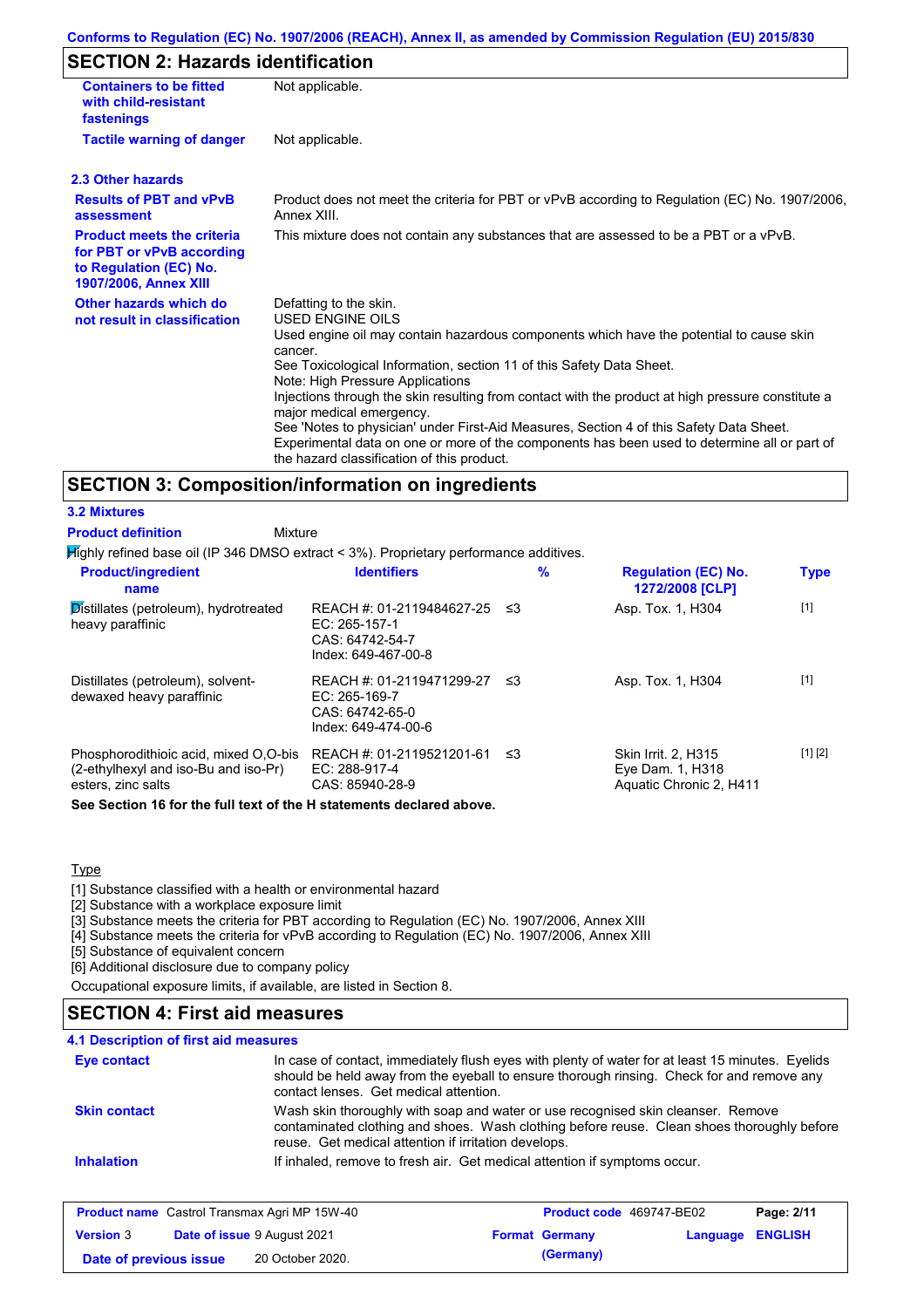### **Conforms to Regulation (EC) No. 1907/2006 (REACH), Annex II, as amended by Commission Regulation (EU) 2015/830**

# **SECTION 4: First aid measures**

| Ingestion                         | Do not induce vomiting unless directed to do so by medical personnel. Get medical attention if<br>symptoms occur.                                                           |
|-----------------------------------|-----------------------------------------------------------------------------------------------------------------------------------------------------------------------------|
| <b>Protection of first-aiders</b> | No action shall be taken involving any personal risk or without suitable training. It may be<br>dangerous to the person providing aid to give mouth-to-mouth resuscitation. |

### **4.2 Most important symptoms and effects, both acute and delayed**

See Section 11 for more detailed information on health effects and symptoms.

| <b>Potential acute health effects</b> |                                                                                                                   |
|---------------------------------------|-------------------------------------------------------------------------------------------------------------------|
| <b>Inhalation</b>                     | Vapour inhalation under ambient conditions is not normally a problem due to low vapour<br>pressure.               |
| <b>Ingestion</b>                      | No known significant effects or critical hazards.                                                                 |
| <b>Skin contact</b>                   | Defatting to the skin. May cause skin dryness and irritation.                                                     |
| Eye contact                           | Not classified as an eye irritant. Based on data available for this or related materials.                         |
|                                       | Delayed and immediate effects as well as chronic effects from short and long-term exposure                        |
| <b>Inhalation</b>                     | Overexposure to the inhalation of airborne droplets or aerosols may cause irritation of the<br>respiratory tract. |
| <b>Ingestion</b>                      | Ingestion of large quantities may cause nausea and diarrhoea.                                                     |
| <b>Skin contact</b>                   | Prolonged or repeated contact can defat the skin and lead to irritation and/or dermatitis.                        |
| Eye contact                           | Potential risk of transient stinging or redness if accidental eye contact occurs.                                 |

### **4.3 Indication of any immediate medical attention and special treatment needed**

| <b>Notes to physician</b> | Treatment should in general be symptomatic and directed to relieving any effects.<br>Note: High Pressure Applications<br>Injections through the skin resulting from contact with the product at high pressure constitute a<br>major medical emergency. Injuries may not appear serious at first but within a few hours tissue<br>becomes swollen, discoloured and extremely painful with extensive subcutaneous necrosis.<br>Surgical exploration should be undertaken without delay. Thorough and extensive debridement<br>of the wound and underlying tissue is necessary to minimise tissue loss and prevent or limit<br>permanent damage. Note that high pressure may force the product considerable distances<br>along tissue planes. |
|---------------------------|--------------------------------------------------------------------------------------------------------------------------------------------------------------------------------------------------------------------------------------------------------------------------------------------------------------------------------------------------------------------------------------------------------------------------------------------------------------------------------------------------------------------------------------------------------------------------------------------------------------------------------------------------------------------------------------------------------------------------------------------|
|---------------------------|--------------------------------------------------------------------------------------------------------------------------------------------------------------------------------------------------------------------------------------------------------------------------------------------------------------------------------------------------------------------------------------------------------------------------------------------------------------------------------------------------------------------------------------------------------------------------------------------------------------------------------------------------------------------------------------------------------------------------------------------|

# **SECTION 5: Firefighting measures**

| 5.1 Extinguishing media                                   |                                                                                                                                                                                                                                                                                                                                                                   |
|-----------------------------------------------------------|-------------------------------------------------------------------------------------------------------------------------------------------------------------------------------------------------------------------------------------------------------------------------------------------------------------------------------------------------------------------|
| <b>Suitable extinguishing</b><br>media                    | In case of fire, use foam, dry chemical or carbon dioxide extinguisher or spray.                                                                                                                                                                                                                                                                                  |
| <b>Unsuitable extinguishing</b><br>media                  | Do not use water jet. The use of a water jet may cause the fire to spread by splashing the<br>burning product.                                                                                                                                                                                                                                                    |
| 5.2 Special hazards arising from the substance or mixture |                                                                                                                                                                                                                                                                                                                                                                   |
| <b>Hazards from the</b><br>substance or mixture           | In a fire or if heated, a pressure increase will occur and the container may burst.                                                                                                                                                                                                                                                                               |
| <b>Hazardous combustion</b><br>products                   | Combustion products may include the following:<br>carbon oxides (CO, CO <sub>2</sub> ) (carbon monoxide, carbon dioxide)                                                                                                                                                                                                                                          |
| 5.3 Advice for firefighters                               |                                                                                                                                                                                                                                                                                                                                                                   |
| <b>Special precautions for</b><br>fire-fighters           | No action shall be taken involving any personal risk or without suitable training. Promptly<br>isolate the scene by removing all persons from the vicinity of the incident if there is a fire.                                                                                                                                                                    |
| <b>Special protective</b><br>equipment for fire-fighters  | Fire-fighters should wear appropriate protective equipment and self-contained breathing<br>apparatus (SCBA) with a full face-piece operated in positive pressure mode. Clothing for fire-<br>fighters (including helmets, protective boots and gloves) conforming to European standard EN<br>469 will provide a basic level of protection for chemical incidents. |

# **SECTION 6: Accidental release measures**

**6.1 Personal precautions, protective equipment and emergency procedures**

| <b>For non-emergency</b> | No action shall be taken involving any personal risk or without suitable training. Evacuate |
|--------------------------|---------------------------------------------------------------------------------------------|
| personnel                | surrounding areas. Keep unnecessary and unprotected personnel from entering. Do not touch   |
|                          | or walk through spilt material. Floors may be slippery; use care to avoid falling. Put on   |
|                          | appropriate personal protective equipment.                                                  |

|                        | <b>Product name</b> Castrol Transmax Agri MP 15W-40 | <b>Product code</b> 469747-BE02 |                  | Page: 3/11 |
|------------------------|-----------------------------------------------------|---------------------------------|------------------|------------|
| <b>Version 3</b>       | <b>Date of issue 9 August 2021</b>                  | <b>Format Germany</b>           | Language ENGLISH |            |
| Date of previous issue | 20 October 2020.                                    | (Germany)                       |                  |            |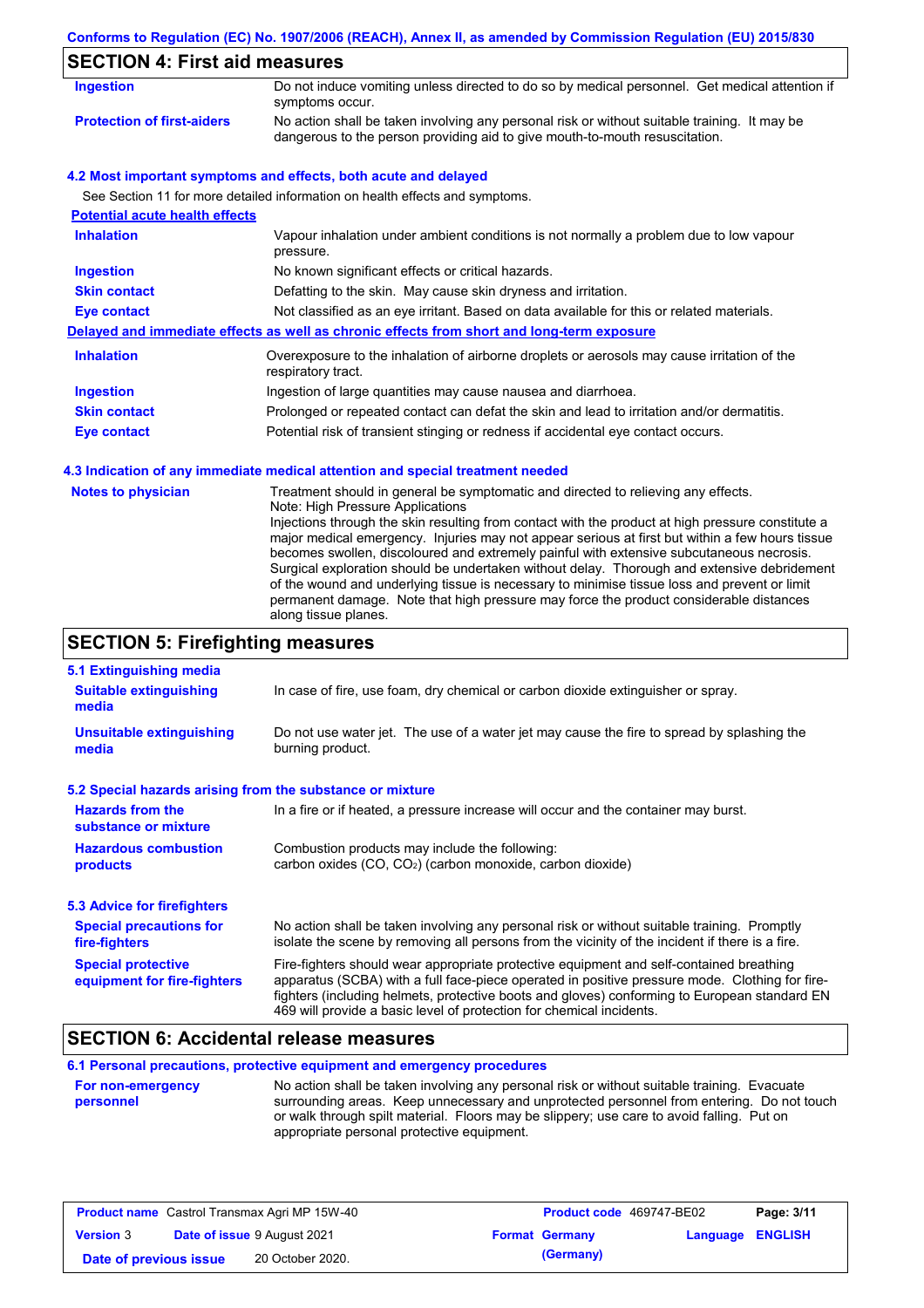# **SECTION 6: Accidental release measures**

| For emergency responders                                 | Entry into a confined space or poorly ventilated area contaminated with vapour, mist or fume is<br>extremely hazardous without the correct respiratory protective equipment and a safe system of<br>work. Wear self-contained breathing apparatus. Wear a suitable chemical protective suit.<br>Chemical resistant boots. See also the information in "For non-emergency personnel".           |
|----------------------------------------------------------|------------------------------------------------------------------------------------------------------------------------------------------------------------------------------------------------------------------------------------------------------------------------------------------------------------------------------------------------------------------------------------------------|
| <b>6.2 Environmental</b><br>precautions                  | Avoid dispersal of spilt material and runoff and contact with soil, waterways, drains and sewers.<br>Inform the relevant authorities if the product has caused environmental pollution (sewers,<br>waterways, soil or air).                                                                                                                                                                    |
| 6.3 Methods and material for containment and cleaning up |                                                                                                                                                                                                                                                                                                                                                                                                |
| <b>Small spill</b>                                       | Stop leak if without risk. Move containers from spill area. Absorb with an inert material and<br>place in an appropriate waste disposal container. Dispose of via a licensed waste disposal<br>contractor.                                                                                                                                                                                     |
| <b>Large spill</b>                                       | Stop leak if without risk. Move containers from spill area. Prevent entry into sewers, water<br>courses, basements or confined areas. Contain and collect spillage with non-combustible,<br>absorbent material e.g. sand, earth, vermiculite or diatomaceous earth and place in container<br>for disposal according to local regulations. Dispose of via a licensed waste disposal contractor. |
| 6.4 Reference to other<br><b>sections</b>                | See Section 1 for emergency contact information.<br>See Section 5 for firefighting measures.<br>See Section 8 for information on appropriate personal protective equipment.<br>See Section 12 for environmental precautions.<br>See Section 13 for additional waste treatment information.                                                                                                     |

# **SECTION 7: Handling and storage**

| 7.1 Precautions for safe handling                                             |                                                                                                                                                                                                                                                                                                                                                                                                                                                                                          |  |  |  |  |
|-------------------------------------------------------------------------------|------------------------------------------------------------------------------------------------------------------------------------------------------------------------------------------------------------------------------------------------------------------------------------------------------------------------------------------------------------------------------------------------------------------------------------------------------------------------------------------|--|--|--|--|
| <b>Protective measures</b>                                                    | Put on appropriate personal protective equipment.                                                                                                                                                                                                                                                                                                                                                                                                                                        |  |  |  |  |
| <b>Advice on general</b><br>occupational hygiene                              | Eating, drinking and smoking should be prohibited in areas where this material is handled,<br>stored and processed. Wash thoroughly after handling. Remove contaminated clothing and<br>protective equipment before entering eating areas. See also Section 8 for additional<br>information on hygiene measures.                                                                                                                                                                         |  |  |  |  |
| <b>7.2 Conditions for safe</b><br>storage, including any<br>incompatibilities | Store in accordance with local regulations. Store in a dry, cool and well-ventilated area, away<br>from incompatible materials (see Section 10). Keep away from heat and direct sunlight. Keep<br>container tightly closed and sealed until ready for use. Containers that have been opened must<br>be carefully resealed and kept upright to prevent leakage. Store and use only in equipment/<br>containers designed for use with this product. Do not store in unlabelled containers. |  |  |  |  |
| <b>Not suitable</b>                                                           | Prolonged exposure to elevated temperature                                                                                                                                                                                                                                                                                                                                                                                                                                               |  |  |  |  |
| <b>Germany - Storage code</b>                                                 | 10                                                                                                                                                                                                                                                                                                                                                                                                                                                                                       |  |  |  |  |
| 7.3 Specific end use(s)                                                       |                                                                                                                                                                                                                                                                                                                                                                                                                                                                                          |  |  |  |  |
|                                                                               |                                                                                                                                                                                                                                                                                                                                                                                                                                                                                          |  |  |  |  |

| <b>Recommendations</b>                                                                                                                                                                                                                                                                                                                                                                                                                                                                                                                                                                                                                                                                                                                                                                                                                                                                                    | See section 1.2 and Exposure scenarios in annex, if applicable. |                                                                                                                                                                                                                                                                                                                                                                                                                   |                          |  |                         |
|-----------------------------------------------------------------------------------------------------------------------------------------------------------------------------------------------------------------------------------------------------------------------------------------------------------------------------------------------------------------------------------------------------------------------------------------------------------------------------------------------------------------------------------------------------------------------------------------------------------------------------------------------------------------------------------------------------------------------------------------------------------------------------------------------------------------------------------------------------------------------------------------------------------|-----------------------------------------------------------------|-------------------------------------------------------------------------------------------------------------------------------------------------------------------------------------------------------------------------------------------------------------------------------------------------------------------------------------------------------------------------------------------------------------------|--------------------------|--|-------------------------|
| <b>SECTION 8: Exposure controls/personal protection</b>                                                                                                                                                                                                                                                                                                                                                                                                                                                                                                                                                                                                                                                                                                                                                                                                                                                   |                                                                 |                                                                                                                                                                                                                                                                                                                                                                                                                   |                          |  |                         |
| <b>8.1 Control parameters</b>                                                                                                                                                                                                                                                                                                                                                                                                                                                                                                                                                                                                                                                                                                                                                                                                                                                                             |                                                                 |                                                                                                                                                                                                                                                                                                                                                                                                                   |                          |  |                         |
| <b>Occupational exposure limits</b>                                                                                                                                                                                                                                                                                                                                                                                                                                                                                                                                                                                                                                                                                                                                                                                                                                                                       |                                                                 |                                                                                                                                                                                                                                                                                                                                                                                                                   |                          |  |                         |
| <b>Product/ingredient name</b>                                                                                                                                                                                                                                                                                                                                                                                                                                                                                                                                                                                                                                                                                                                                                                                                                                                                            |                                                                 | <b>Exposure limit values</b>                                                                                                                                                                                                                                                                                                                                                                                      |                          |  |                         |
| Phosphorodithioic acid, mixed O,O-bis(2-ethylhexyl<br>and iso-Bu and iso-Pr) esters, zinc salts                                                                                                                                                                                                                                                                                                                                                                                                                                                                                                                                                                                                                                                                                                                                                                                                           |                                                                 | DFG MAC-values list (Germany).                                                                                                                                                                                                                                                                                                                                                                                    |                          |  |                         |
|                                                                                                                                                                                                                                                                                                                                                                                                                                                                                                                                                                                                                                                                                                                                                                                                                                                                                                           |                                                                 | TWA: 2 mg/m <sup>3</sup> 8 hours. Issued/Revised: 7/2013 Form: inhalable fraction<br>PEAK: 4 mg/m <sup>3</sup> , 4 times per shift, 15 minutes. Issued/Revised: 7/2013<br>Form: inhalable fraction<br>PEAK: 0.4 mg/m <sup>3</sup> , 4 times per shift, 15 minutes. Issued/Revised: 7/2012<br>Form: respirable fraction<br>TWA: 0.1 mg/m <sup>3</sup> 8 hours. Issued/Revised: 7/2012 Form: respirable<br>fraction |                          |  |                         |
| If this product contains ingredients with exposure limits, personal, workplace atmosphere or<br><b>Recommended monitoring</b><br>biological monitoring may be required to determine the effectiveness of the ventilation or other<br>procedures<br>control measures and/or the necessity to use respiratory protective equipment. Reference<br>should be made to monitoring standards, such as the following: European Standard EN 689<br>(Workplace atmospheres - Guidance for the assessment of exposure by inhalation to chemical<br>agents for comparison with limit values and measurement strategy) European Standard EN<br>14042 (Workplace atmospheres - Guide for the application and use of procedures for the<br>assessment of exposure to chemical and biological agents) European Standard EN 482<br>(Workplace atmospheres - General requirements for the performance of procedures for the |                                                                 |                                                                                                                                                                                                                                                                                                                                                                                                                   |                          |  |                         |
| <b>Product name</b> Castrol Transmax Agri MP 15W-40                                                                                                                                                                                                                                                                                                                                                                                                                                                                                                                                                                                                                                                                                                                                                                                                                                                       |                                                                 |                                                                                                                                                                                                                                                                                                                                                                                                                   | Product code 469747-BE02 |  | Page: 4/11              |
| <b>Version 3</b>                                                                                                                                                                                                                                                                                                                                                                                                                                                                                                                                                                                                                                                                                                                                                                                                                                                                                          | Date of issue 9 August 2021                                     |                                                                                                                                                                                                                                                                                                                                                                                                                   | <b>Format Germany</b>    |  | <b>Language ENGLISH</b> |
| Date of previous issue                                                                                                                                                                                                                                                                                                                                                                                                                                                                                                                                                                                                                                                                                                                                                                                                                                                                                    | 20 October 2020.                                                |                                                                                                                                                                                                                                                                                                                                                                                                                   | (Germany)                |  |                         |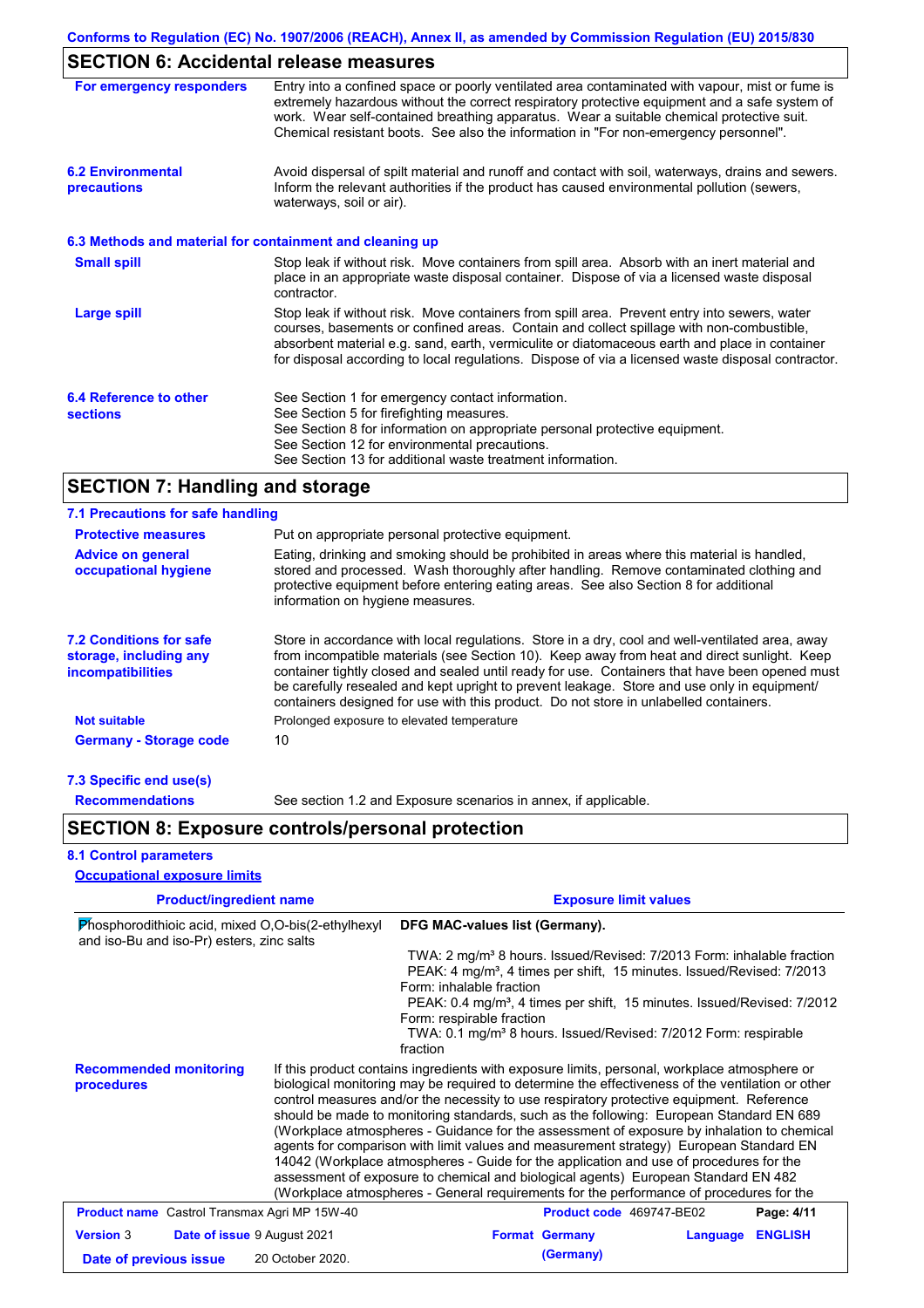# **SECTION 8: Exposure controls/personal protection**

measurement of chemical agents) Reference to national guidance documents for methods for the determination of hazardous substances will also be required.

| <b>Derived No Effect Level</b>                                          |                                                                                                                                                                                                                                                                                                                                                                                                                                                                                                                                                                                                                                                                                                                                                                                                                                                                                                                                                                                                         |                                                   |                  |            |
|-------------------------------------------------------------------------|---------------------------------------------------------------------------------------------------------------------------------------------------------------------------------------------------------------------------------------------------------------------------------------------------------------------------------------------------------------------------------------------------------------------------------------------------------------------------------------------------------------------------------------------------------------------------------------------------------------------------------------------------------------------------------------------------------------------------------------------------------------------------------------------------------------------------------------------------------------------------------------------------------------------------------------------------------------------------------------------------------|---------------------------------------------------|------------------|------------|
| No DNELs/DMELs available.                                               |                                                                                                                                                                                                                                                                                                                                                                                                                                                                                                                                                                                                                                                                                                                                                                                                                                                                                                                                                                                                         |                                                   |                  |            |
| <b>Predicted No Effect Concentration</b>                                |                                                                                                                                                                                                                                                                                                                                                                                                                                                                                                                                                                                                                                                                                                                                                                                                                                                                                                                                                                                                         |                                                   |                  |            |
| No PNECs available                                                      |                                                                                                                                                                                                                                                                                                                                                                                                                                                                                                                                                                                                                                                                                                                                                                                                                                                                                                                                                                                                         |                                                   |                  |            |
|                                                                         |                                                                                                                                                                                                                                                                                                                                                                                                                                                                                                                                                                                                                                                                                                                                                                                                                                                                                                                                                                                                         |                                                   |                  |            |
| <b>8.2 Exposure controls</b>                                            |                                                                                                                                                                                                                                                                                                                                                                                                                                                                                                                                                                                                                                                                                                                                                                                                                                                                                                                                                                                                         |                                                   |                  |            |
| <b>Appropriate engineering</b><br><b>controls</b>                       | Provide exhaust ventilation or other engineering controls to keep the relevant airborne<br>concentrations below their respective occupational exposure limits.<br>All activities involving chemicals should be assessed for their risks to health, to ensure<br>exposures are adequately controlled. Personal protective equipment should only be considered<br>after other forms of control measures (e.g. engineering controls) have been suitably evaluated.<br>Personal protective equipment should conform to appropriate standards, be suitable for use, be<br>kept in good condition and properly maintained.<br>Your supplier of personal protective equipment should be consulted for advice on selection and<br>appropriate standards. For further information contact your national organisation for standards.<br>The final choice of protective equipment will depend upon a risk assessment. It is important to<br>ensure that all items of personal protective equipment are compatible. |                                                   |                  |            |
| <b>Individual protection measures</b>                                   |                                                                                                                                                                                                                                                                                                                                                                                                                                                                                                                                                                                                                                                                                                                                                                                                                                                                                                                                                                                                         |                                                   |                  |            |
| <b>Hygiene measures</b>                                                 | Wash hands, forearms and face thoroughly after handling chemical products, before eating,<br>smoking and using the lavatory and at the end of the working period. Ensure that eyewash<br>stations and safety showers are close to the workstation location.                                                                                                                                                                                                                                                                                                                                                                                                                                                                                                                                                                                                                                                                                                                                             |                                                   |                  |            |
| <b>Respiratory protection</b>                                           | In case of insufficient ventilation, wear suitable respiratory equipment.<br>The correct choice of respiratory protection depends upon the chemicals being handled, the<br>conditions of work and use, and the condition of the respiratory equipment. Safety procedures<br>should be developed for each intended application. Respiratory protection equipment should<br>therefore be chosen in consultation with the supplier/manufacturer and with a full assessment<br>of the working conditions.                                                                                                                                                                                                                                                                                                                                                                                                                                                                                                   |                                                   |                  |            |
| <b>Eye/face protection</b>                                              | Safety glasses with side shields.                                                                                                                                                                                                                                                                                                                                                                                                                                                                                                                                                                                                                                                                                                                                                                                                                                                                                                                                                                       |                                                   |                  |            |
| <b>Skin protection</b>                                                  |                                                                                                                                                                                                                                                                                                                                                                                                                                                                                                                                                                                                                                                                                                                                                                                                                                                                                                                                                                                                         |                                                   |                  |            |
| <b>Hand protection</b>                                                  | <b>General Information:</b>                                                                                                                                                                                                                                                                                                                                                                                                                                                                                                                                                                                                                                                                                                                                                                                                                                                                                                                                                                             |                                                   |                  |            |
|                                                                         | Because specific work environments and material handling practices vary, safety procedures<br>should be developed for each intended application. The correct choice of protective gloves<br>depends upon the chemicals being handled, and the conditions of work and use. Most gloves<br>provide protection for only a limited time before they must be discarded and replaced (even the<br>best chemically resistant gloves will break down after repeated chemical exposures).                                                                                                                                                                                                                                                                                                                                                                                                                                                                                                                        |                                                   |                  |            |
|                                                                         | Gloves should be chosen in consultation with the supplier / manufacturer and taking account of<br>a full assessment of the working conditions.                                                                                                                                                                                                                                                                                                                                                                                                                                                                                                                                                                                                                                                                                                                                                                                                                                                          |                                                   |                  |            |
|                                                                         | Recommended: Nitrile gloves.<br><b>Breakthrough time:</b>                                                                                                                                                                                                                                                                                                                                                                                                                                                                                                                                                                                                                                                                                                                                                                                                                                                                                                                                               |                                                   |                  |            |
|                                                                         | Breakthrough time data are generated by glove manufacturers under laboratory test conditions<br>and represent how long a glove can be expected to provide effective permeation resistance. It<br>is important when following breakthrough time recommendations that actual workplace<br>conditions are taken into account. Always consult with your glove supplier for up-to-date<br>technical information on breakthrough times for the recommended glove type.<br>Our recommendations on the selection of gloves are as follows:                                                                                                                                                                                                                                                                                                                                                                                                                                                                      |                                                   |                  |            |
|                                                                         | Continuous contact:                                                                                                                                                                                                                                                                                                                                                                                                                                                                                                                                                                                                                                                                                                                                                                                                                                                                                                                                                                                     |                                                   |                  |            |
|                                                                         | Gloves with a minimum breakthrough time of 240 minutes, or >480 minutes if suitable gloves<br>can be obtained.<br>If suitable gloves are not available to offer that level of protection, gloves with shorter<br>breakthrough times may be acceptable as long as appropriate glove maintenance and<br>replacement regimes are determined and adhered to.                                                                                                                                                                                                                                                                                                                                                                                                                                                                                                                                                                                                                                                |                                                   |                  |            |
|                                                                         | Short-term / splash protection:                                                                                                                                                                                                                                                                                                                                                                                                                                                                                                                                                                                                                                                                                                                                                                                                                                                                                                                                                                         |                                                   |                  |            |
|                                                                         | Recommended breakthrough times as above.<br>It is recognised that for short-term, transient exposures, gloves with shorter breakthrough times<br>may commonly be used. Therefore, appropriate maintenance and replacement regimes must<br>be determined and rigorously followed.                                                                                                                                                                                                                                                                                                                                                                                                                                                                                                                                                                                                                                                                                                                        |                                                   |                  |            |
|                                                                         |                                                                                                                                                                                                                                                                                                                                                                                                                                                                                                                                                                                                                                                                                                                                                                                                                                                                                                                                                                                                         |                                                   |                  |            |
| <b>Product name</b> Castrol Transmax Agri MP 15W-40<br><b>Version 3</b> | Date of issue 9 August 2021                                                                                                                                                                                                                                                                                                                                                                                                                                                                                                                                                                                                                                                                                                                                                                                                                                                                                                                                                                             | Product code 469747-BE02<br><b>Format Germany</b> | Language ENGLISH | Page: 5/11 |
|                                                                         |                                                                                                                                                                                                                                                                                                                                                                                                                                                                                                                                                                                                                                                                                                                                                                                                                                                                                                                                                                                                         |                                                   |                  |            |

**Date of previous issue (Germany)** 20 October 2020.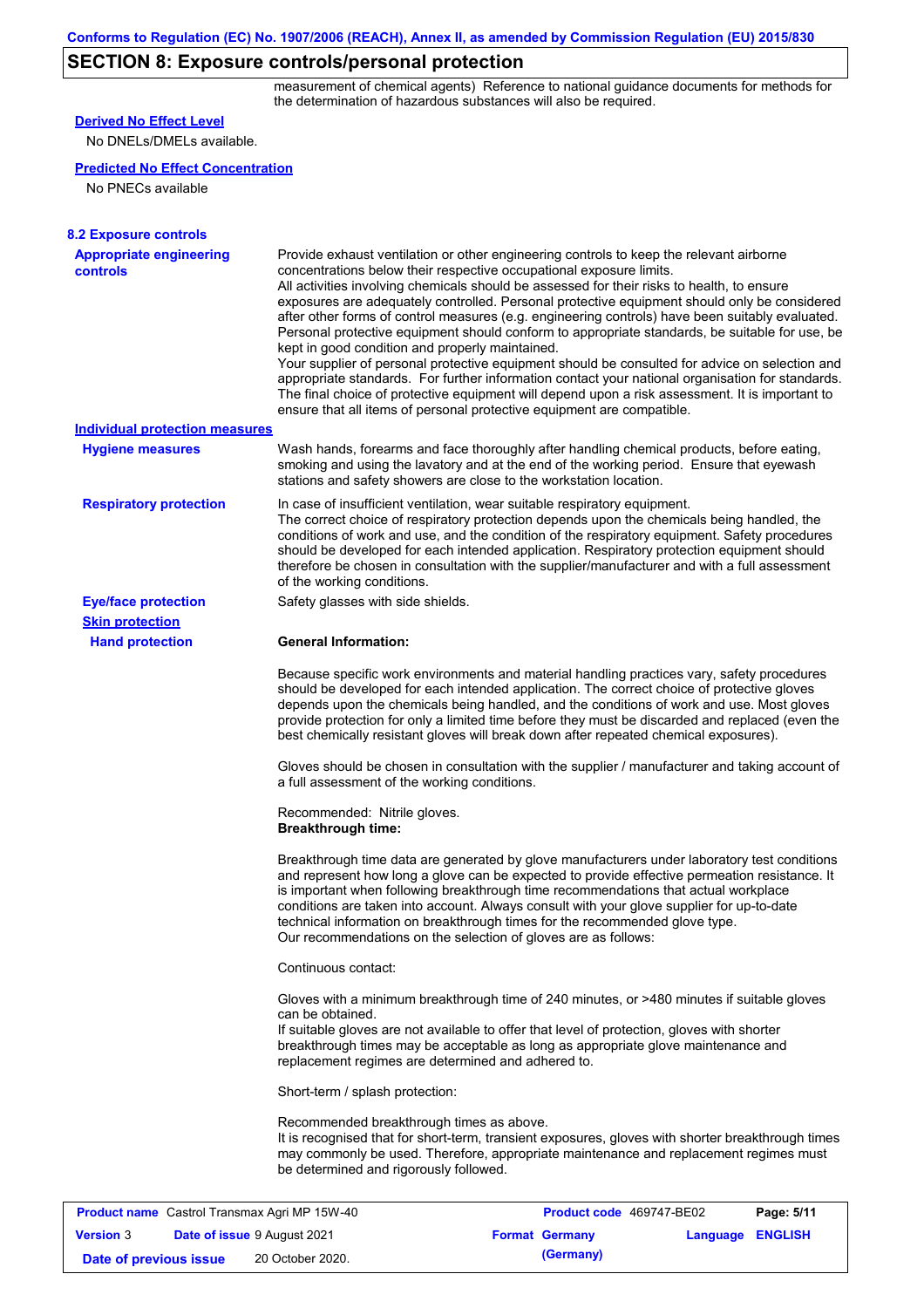# **SECTION 8: Exposure controls/personal protection**

### **Glove Thickness:**

For general applications, we recommend gloves with a thickness typically greater than 0.35 mm.

|                                           | It should be emphasised that glove thickness is not necessarily a good predictor of glove<br>resistance to a specific chemical, as the permeation efficiency of the glove will be dependent<br>on the exact composition of the glove material. Therefore, glove selection should also be based<br>on consideration of the task requirements and knowledge of breakthrough times.<br>Glove thickness may also vary depending on the glove manufacturer, the glove type and the<br>glove model. Therefore, the manufacturers' technical data should always be taken into account<br>to ensure selection of the most appropriate glove for the task.                                     |
|-------------------------------------------|---------------------------------------------------------------------------------------------------------------------------------------------------------------------------------------------------------------------------------------------------------------------------------------------------------------------------------------------------------------------------------------------------------------------------------------------------------------------------------------------------------------------------------------------------------------------------------------------------------------------------------------------------------------------------------------|
|                                           | Note: Depending on the activity being conducted, gloves of varying thickness may be required<br>for specific tasks. For example:                                                                                                                                                                                                                                                                                                                                                                                                                                                                                                                                                      |
|                                           | • Thinner gloves (down to 0.1 mm or less) may be required where a high degree of manual<br>dexterity is needed. However, these gloves are only likely to give short duration protection and<br>would normally be just for single use applications, then disposed of.                                                                                                                                                                                                                                                                                                                                                                                                                  |
|                                           | • Thicker gloves (up to 3 mm or more) may be required where there is a mechanical (as well<br>as a chemical) risk i.e. where there is abrasion or puncture potential.                                                                                                                                                                                                                                                                                                                                                                                                                                                                                                                 |
| <b>Skin and body</b>                      | Use of protective clothing is good industrial practice.<br>Personal protective equipment for the body should be selected based on the task being<br>performed and the risks involved and should be approved by a specialist before handling this<br>product.<br>Cotton or polyester/cotton overalls will only provide protection against light superficial<br>contamination that will not soak through to the skin. Overalls should be laundered on a regular<br>basis. When the risk of skin exposure is high (e.g. when cleaning up spillages or if there is a<br>risk of splashing) then chemical resistant aprons and/or impervious chemical suits and boots<br>will be required. |
| <b>Refer to standards:</b>                | Respiratory protection: EN 529<br>Gloves: EN 420, EN 374<br>Eye protection: EN 166<br>Filtering half-mask: EN 149<br>Filtering half-mask with valve: EN 405<br>Half-mask: EN 140 plus filter<br>Full-face mask: EN 136 plus filter<br>Particulate filters: EN 143<br>Gas/combined filters: EN 14387                                                                                                                                                                                                                                                                                                                                                                                   |
| <b>Environmental exposure</b><br>controls | Emissions from ventilation or work process equipment should be checked to ensure they<br>comply with the requirements of environmental protection legislation. In some cases, fume<br>scrubbers, filters or engineering modifications to the process equipment will be necessary to<br>reduce emissions to acceptable levels.                                                                                                                                                                                                                                                                                                                                                         |

### **SECTION 9: Physical and chemical properties**

| 9.1 Information on basic physical and chemical properties |                                        |                       |                          |                |
|-----------------------------------------------------------|----------------------------------------|-----------------------|--------------------------|----------------|
| <b>Appearance</b>                                         |                                        |                       |                          |                |
| <b>Physical state</b>                                     | Liquid.                                |                       |                          |                |
| <b>Colour</b>                                             | Amber. [Dark]                          |                       |                          |                |
| <b>Odour</b>                                              | Not available.                         |                       |                          |                |
| <b>Odour threshold</b>                                    | Not available.                         |                       |                          |                |
| pH                                                        | Mot applicable.                        |                       |                          |                |
| <b>Melting point/freezing point</b>                       | Not available.                         |                       |                          |                |
| Initial boiling point and boiling<br>range                | Not available.                         |                       |                          |                |
| <b>Pour point</b>                                         | -45 $^{\circ}$ C                       |                       |                          |                |
| <b>Flash point</b>                                        | Open cup: >200°C (>392°F) [Cleveland.] |                       |                          |                |
| <b>Evaporation rate</b>                                   | Not available.                         |                       |                          |                |
| <b>Flammability (solid, gas)</b>                          | Not available.                         |                       |                          |                |
| <b>Upper/lower flammability or</b><br>explosive limits    | Not available.                         |                       |                          |                |
| <b>Vapour pressure</b>                                    | Not available.                         |                       |                          |                |
| <b>Vapour density</b>                                     | Not available.                         |                       |                          |                |
| <b>Relative density</b>                                   | Not available.                         |                       |                          |                |
| <b>Product name</b> Castrol Transmax Agri MP 15W-40       |                                        |                       | Product code 469747-BE02 | Page: 6/11     |
| <b>Version 3</b><br>Date of issue 9 August 2021           |                                        | <b>Format Germany</b> | Language                 | <b>ENGLISH</b> |
| Date of previous issue                                    | 20 October 2020.                       | (Germany)             |                          |                |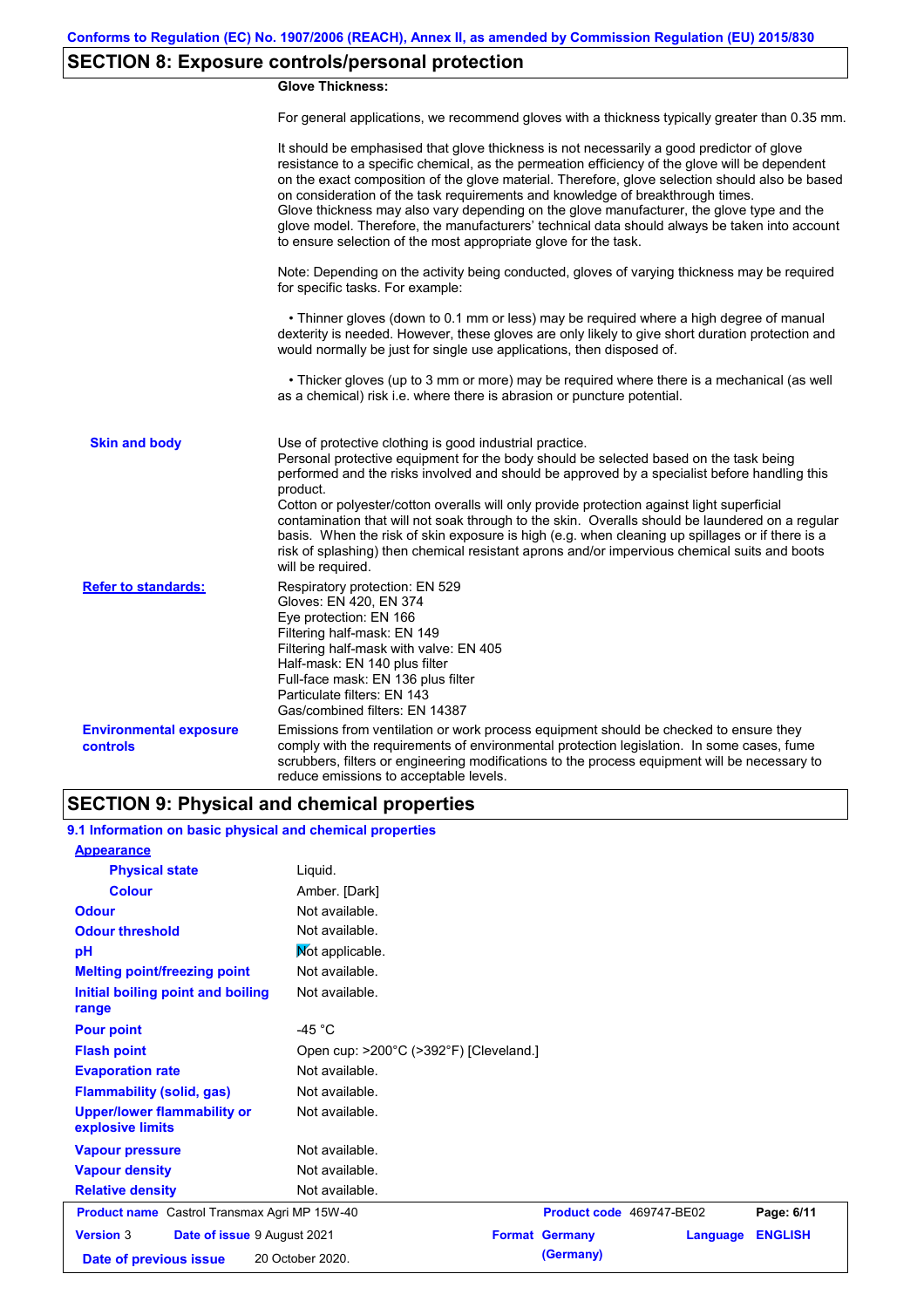# **SECTION 9: Physical and chemical properties**

| <b>Density</b>                                    | $\leq$ 1000 kg/m <sup>3</sup> (<1 g/cm <sup>3</sup> ) at 15 <sup>°</sup> C                                            |
|---------------------------------------------------|-----------------------------------------------------------------------------------------------------------------------|
| <b>Solubility(ies)</b>                            | insoluble in water.                                                                                                   |
| <b>Partition coefficient: n-octanol/</b><br>water | Not available.                                                                                                        |
| <b>Auto-ignition temperature</b>                  | Not available.                                                                                                        |
| <b>Decomposition temperature</b>                  | Not available.                                                                                                        |
| <b>Viscosity</b>                                  | Kinematic: 95 mm <sup>2</sup> /s (95 cSt) at $40^{\circ}$ C<br>Kinematic: 13.3 mm <sup>2</sup> /s (13.3 cSt) at 100°C |
| <b>Explosive properties</b>                       | Not available.                                                                                                        |
| <b>Oxidising properties</b>                       | Not available.                                                                                                        |
|                                                   |                                                                                                                       |

### **9.2 Other information**

No additional information.

| <b>SECTION 10: Stability and reactivity</b> |                                                                                  |  |
|---------------------------------------------|----------------------------------------------------------------------------------|--|
| <b>10.1 Reactivity</b>                      | No specific test data available for this<br>materiale for additional information |  |

|                                                 | malonais ioi auunivilai illioimation.                                                                                                                                   |
|-------------------------------------------------|-------------------------------------------------------------------------------------------------------------------------------------------------------------------------|
| <b>10.2 Chemical stability</b>                  | The product is stable.                                                                                                                                                  |
| 10.3 Possibility of<br>hazardous reactions      | Under normal conditions of storage and use, hazardous reactions will not occur.<br>Under normal conditions of storage and use, hazardous polymerisation will not occur. |
| <b>10.4 Conditions to avoid</b>                 | Avoid all possible sources of ignition (spark or flame).                                                                                                                |
| 10.5 Incompatible materials                     | Reactive or incompatible with the following materials: oxidising materials.                                                                                             |
| <b>10.6 Hazardous</b><br>decomposition products | Under normal conditions of storage and use, hazardous decomposition products should not be<br>produced.                                                                 |

product. Refer to Conditions to avoid and Incompatible

# **SECTION 11: Toxicological information**

| 11.1 Information on toxicological effects           |                                                                                                                             |                          |            |
|-----------------------------------------------------|-----------------------------------------------------------------------------------------------------------------------------|--------------------------|------------|
| <b>Acute toxicity estimates</b>                     |                                                                                                                             |                          |            |
| Not available.                                      |                                                                                                                             |                          |            |
| <b>Information on likely</b><br>routes of exposure  | Routes of entry anticipated: Dermal, Inhalation.                                                                            |                          |            |
| <b>Potential acute health effects</b>               |                                                                                                                             |                          |            |
| <b>Inhalation</b>                                   | Vapour inhalation under ambient conditions is not normally a problem due to low vapour<br>pressure.                         |                          |            |
| <b>Ingestion</b>                                    | No known significant effects or critical hazards.                                                                           |                          |            |
| <b>Skin contact</b>                                 | Defatting to the skin. May cause skin dryness and irritation.                                                               |                          |            |
| <b>Eye contact</b>                                  | Not classified as an eye irritant. Based on data available for this or related materials.                                   |                          |            |
|                                                     | Symptoms related to the physical, chemical and toxicological characteristics                                                |                          |            |
| <b>Inhalation</b>                                   | May be harmful by inhalation if exposure to vapour, mists or fumes resulting from thermal<br>decomposition products occurs. |                          |            |
| <b>Ingestion</b>                                    | No specific data.                                                                                                           |                          |            |
| <b>Skin contact</b>                                 | Adverse symptoms may include the following:<br>irritation<br>dryness<br>cracking                                            |                          |            |
| <b>Eye contact</b>                                  | No specific data.                                                                                                           |                          |            |
|                                                     | Delayed and immediate effects as well as chronic effects from short and long-term exposure                                  |                          |            |
| <b>Inhalation</b>                                   | Overexposure to the inhalation of airborne droplets or aerosols may cause irritation of the<br>respiratory tract.           |                          |            |
| <b>Ingestion</b>                                    | Ingestion of large quantities may cause nausea and diarrhoea.                                                               |                          |            |
| <b>Skin contact</b>                                 | Prolonged or repeated contact can defat the skin and lead to irritation and/or dermatitis.                                  |                          |            |
| <b>Eye contact</b>                                  | Potential risk of transient stinging or redness if accidental eye contact occurs.                                           |                          |            |
| <b>Potential chronic health effects</b>             |                                                                                                                             |                          |            |
|                                                     |                                                                                                                             |                          |            |
| <b>Product name</b> Castrol Transmax Agri MP 15W-40 |                                                                                                                             | Product code 469747-BE02 | Page: 7/11 |

| <b>Version 3</b>       | Date of issue 9 August 2021 | <b>Format Germany</b> | <b>Language ENGLISH</b> |  |
|------------------------|-----------------------------|-----------------------|-------------------------|--|
| Date of previous issue | 20 October 2020.            | (Germany)             |                         |  |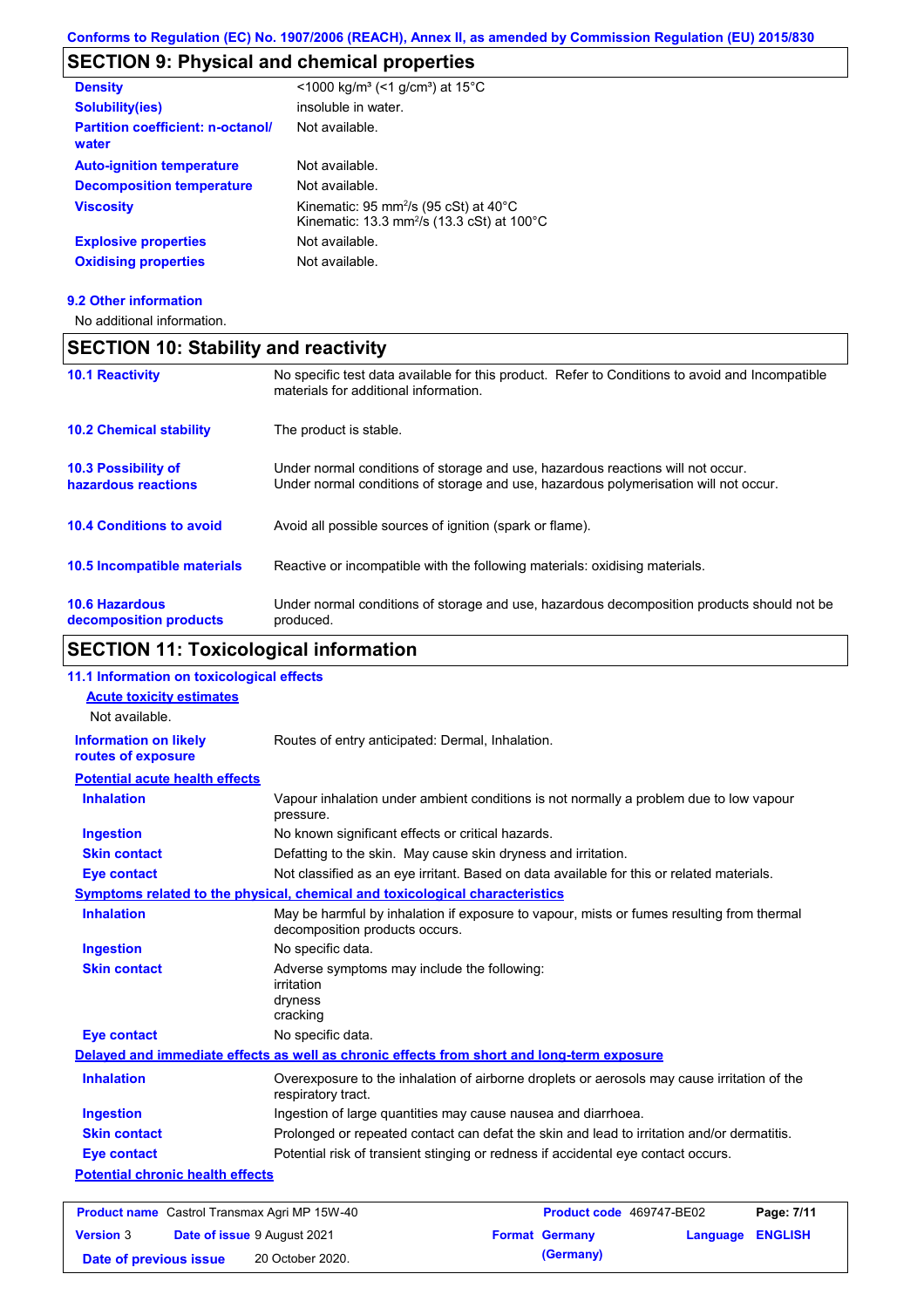### **SECTION 11: Toxicological information**

| <b>General</b>               | USED ENGINE OILS<br>Combustion products resulting from the operation of internal combustion engines contaminate<br>engine oils during use. Used engine oil may contain hazardous components which have the<br>potential to cause skin cancer. Frequent or prolonged contact with all types and makes of used<br>engine oil must therefore be avoided and a high standard of personal hygiene maintained. |
|------------------------------|----------------------------------------------------------------------------------------------------------------------------------------------------------------------------------------------------------------------------------------------------------------------------------------------------------------------------------------------------------------------------------------------------------|
| <b>Carcinogenicity</b>       | No known significant effects or critical hazards.                                                                                                                                                                                                                                                                                                                                                        |
| <b>Mutagenicity</b>          | No known significant effects or critical hazards.                                                                                                                                                                                                                                                                                                                                                        |
| <b>Developmental effects</b> | No known significant effects or critical hazards.                                                                                                                                                                                                                                                                                                                                                        |
| <b>Fertility effects</b>     | No known significant effects or critical hazards.                                                                                                                                                                                                                                                                                                                                                        |

# **SECTION 12: Ecological information**

### **12.1 Toxicity**

**Environmental hazards** Not classified as dangerous

#### **12.2 Persistence and degradability**

Expected to be biodegradable.

#### **12.3 Bioaccumulative potential**

This product is not expected to bioaccumulate through food chains in the environment.

| <b>12.4 Mobility in soil</b>                            |                                                                      |
|---------------------------------------------------------|----------------------------------------------------------------------|
| <b>Soil/water partition</b><br><b>coefficient (Koc)</b> | Not available.                                                       |
| <b>Mobility</b>                                         | Spillages may penetrate the soil causing ground water contamination. |

#### **12.5 Results of PBT and vPvB assessment**

Product does not meet the criteria for PBT or vPvB according to Regulation (EC) No. 1907/2006, Annex XIII.

| 12.6 Other adverse effects          |    |
|-------------------------------------|----|
| <b>Other ecological information</b> | Sp |

Spills may form a film on water surfaces causing physical damage to organisms. Oxygen transfer could also be impaired.

### **SECTION 13: Disposal considerations**

#### **13.1 Waste treatment methods**

**Methods of disposal Product**

Where possible, arrange for product to be recycled. Dispose of via an authorised person/ licensed waste disposal contractor in accordance with local regulations.

### **Hazardous waste** Yes.

|  |  |  | European waste catalogue (EWC) |  |  |
|--|--|--|--------------------------------|--|--|
|--|--|--|--------------------------------|--|--|

| Waste code | <b>Waste designation</b>                                        |
|------------|-----------------------------------------------------------------|
| 13 02 05*  | mineral-based non-chlorinated engine, gear and lubricating oils |
| $130110*$  | Imineral based non-chlorinated hydraulic oils                   |

However, deviation from the intended use and/or the presence of any potential contaminants may require an alternative waste disposal code to be assigned by the end user.

| <b>Packaging</b>           |                                                                                                                                                                                                                                                                                                                                                                                                                                                                                                 |
|----------------------------|-------------------------------------------------------------------------------------------------------------------------------------------------------------------------------------------------------------------------------------------------------------------------------------------------------------------------------------------------------------------------------------------------------------------------------------------------------------------------------------------------|
| <b>Methods of disposal</b> | Where possible, arrange for product to be recycled. Dispose of via an authorised person/<br>licensed waste disposal contractor in accordance with local regulations.                                                                                                                                                                                                                                                                                                                            |
| <b>Special precautions</b> | This material and its container must be disposed of in a safe way. Care should be taken when<br>handling emptied containers that have not been cleaned or rinsed out. Empty containers or<br>liners may retain some product residues. Empty containers represent a fire hazard as they may<br>contain flammable product residues and vapour. Never weld, solder or braze empty containers.<br>Avoid dispersal of spilt material and runoff and contact with soil, waterways, drains and sewers. |
| <b>References</b>          | Commission 2014/955/EU<br>Directive 2008/98/EC                                                                                                                                                                                                                                                                                                                                                                                                                                                  |

| <b>Product name</b> Castrol Transmax Agri MP 15W-40 |  | <b>Product code</b> 469747-BE02    |  | Page: 8/11            |                         |  |
|-----------------------------------------------------|--|------------------------------------|--|-----------------------|-------------------------|--|
| <b>Version 3</b>                                    |  | <b>Date of issue 9 August 2021</b> |  | <b>Format Germany</b> | <b>Language ENGLISH</b> |  |
| Date of previous issue                              |  | 20 October 2020.                   |  | (Germany)             |                         |  |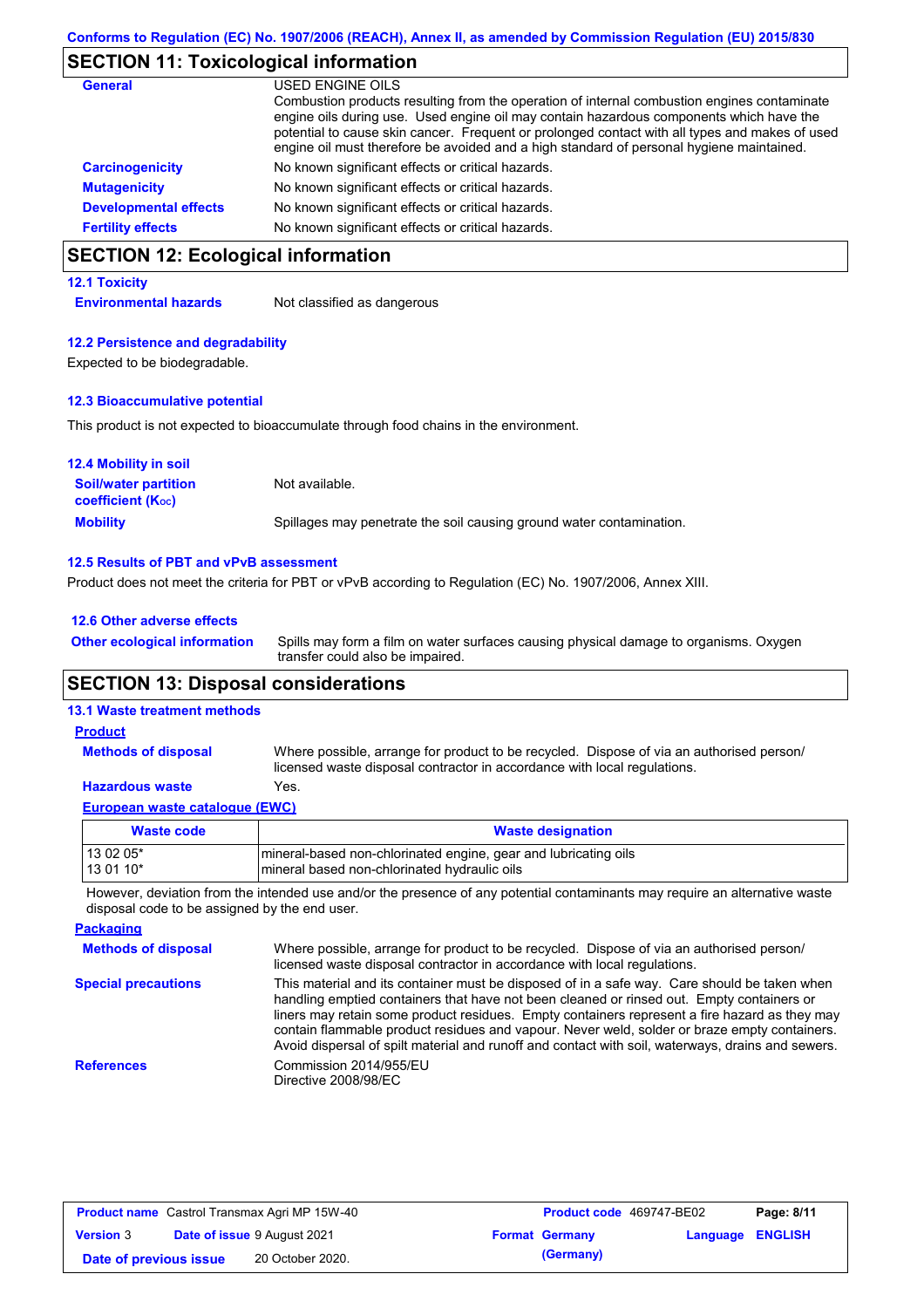#### - - - - - - - - - Not regulated. Not regulated. Not regulated. - - - **SECTION 14: Transport information ADR/RID IMDG IATA 14.1 UN number 14.2 UN proper shipping name 14.3 Transport hazard class(es) 14.4 Packing group ADN Additional information 14.5 Environmental hazards** No. 1988 | No. 1989 | No. 1989 | No. 1989 | No. 1989 | No. 1989 | No. 1989 | No. 1989 | No. 1989 | No. 1989 | Not regulated. - -<br>No. - -

**14.6 Special precautions for user** Not available.

#### **14.7 Transport in bulk according to IMO instruments**

Not available.

### **SECTION 15: Regulatory information**

**Other regulations REACH Status** The company, as identified in Section 1, sells this product in the EU in compliance with the current requirements of REACH. **15.1 Safety, health and environmental regulations/legislation specific for the substance or mixture EU Regulation (EC) No. 1907/2006 (REACH) Annex XIV - List of substances subject to authorisation Substances of very high concern** None of the components are listed. All components are listed or exempted. All components are listed or exempted. All components are listed or exempted. All components are listed or exempted. All components are active or exempted. All components are listed or exempted. All components are listed or exempted. **United States inventory (TSCA 8b) Australia inventory (AICS) Canada inventory China inventory (IECSC) Japan inventory (ENCS) Korea inventory (KECI) Philippines inventory (PICCS) Taiwan Chemical Substances Inventory (TCSI)** All components are listed or exempted. **Ozone depleting substances (1005/2009/EU)** Not listed. **Prior Informed Consent (PIC) (649/2012/EU)** None of the components are listed. **Annex XIV EU Regulation (EC) No. 1907/2006 (REACH) Annex XVII - Restrictions on the manufacture, placing on the market and use of certain dangerous substances, mixtures and articles** Not applicable. **Product name** Castrol Transmax Agri MP 15W-40 **Product Code** 469747-BE02 **Page: 9/11 Version** 3 **Date of issue** 9 August 2021 **Format Germany Language ENGLISH**

**Date of previous issue 20 October 2020. (Germany) (Germany)**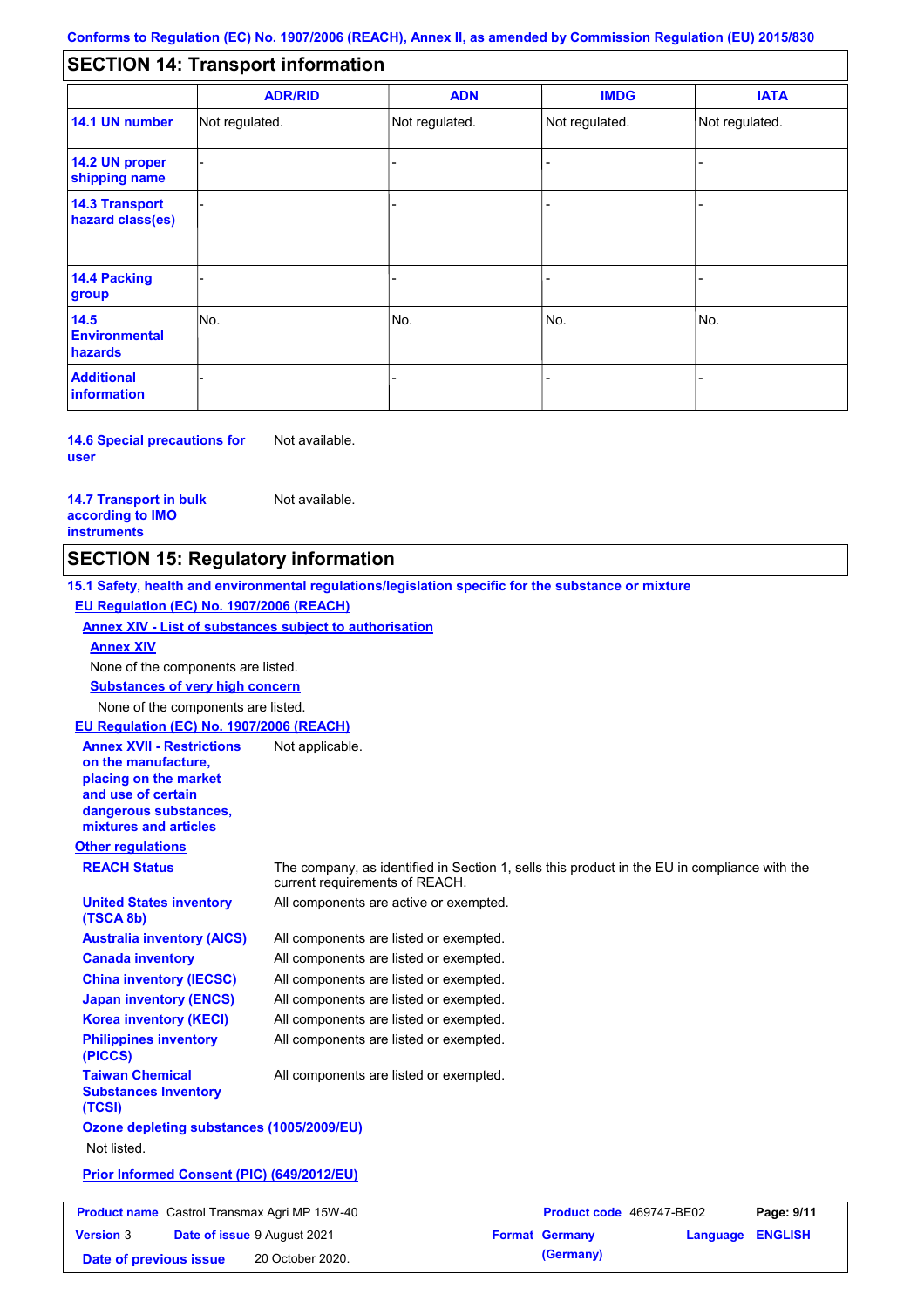# **SECTION 15: Regulatory information**

Not listed.

| <b>EU - Water framework directive - Priority substances</b> |
|-------------------------------------------------------------|
|-------------------------------------------------------------|

None of the components are listed.

### **Seveso Directive**

This product is not controlled under the Seveso Directive.

### **National regulations**

| <b>Hazardous incident ordinance</b>                                |                               |                                                                                                                                                                                                                        |
|--------------------------------------------------------------------|-------------------------------|------------------------------------------------------------------------------------------------------------------------------------------------------------------------------------------------------------------------|
| <b>Hazard class for water</b>                                      | 2                             | (classified according AwSV)                                                                                                                                                                                            |
| <b>Prohibited Chemicals</b><br><b>Regulation</b><br>(ChemVerbotsV) | Regulation (ChemVerbotsV).    | When placed on the market in Germany, this product is not subject to the Prohibited Chemicals                                                                                                                          |
| <b>Occupational restrictions</b>                                   | (Mutterschutzgesetz – MuSchG) | Observe employment restrictions in the following:<br>Gesetz zum Schutz der arbeitenden Jugend (Jugendarbeitsschutzgesetz – JArbSchG)<br>Gesetz zum Schutz von Müttern bei der Arbeit, in der Ausbildung und im Studium |
| <b>15.2 Chemical safety</b><br>assessment                          |                               | A Chemical Safety Assessment has been carried out for one or more of the substances within<br>this mixture. A Chemical Safety Assessment has not been carried out for the mixture itself.                              |

# **SECTION 16: Other information**

| <b>Abbreviations and acronyms</b> | ADN = European Provisions concerning the International Carriage of Dangerous Goods by<br>Inland Waterway<br>ADR = The European Agreement concerning the International Carriage of Dangerous Goods by<br>Road<br>ATE = Acute Toxicity Estimate |
|-----------------------------------|-----------------------------------------------------------------------------------------------------------------------------------------------------------------------------------------------------------------------------------------------|
|                                   | <b>BCF</b> = Bioconcentration Factor                                                                                                                                                                                                          |
|                                   | CAS = Chemical Abstracts Service                                                                                                                                                                                                              |
|                                   | CLP = Classification, Labelling and Packaging Regulation [Regulation (EC) No. 1272/2008]                                                                                                                                                      |
|                                   | CSA = Chemical Safety Assessment                                                                                                                                                                                                              |
|                                   | CSR = Chemical Safety Report                                                                                                                                                                                                                  |
|                                   | DMEL = Derived Minimal Effect Level                                                                                                                                                                                                           |
|                                   | DNEL = Derived No Effect Level                                                                                                                                                                                                                |
|                                   | EINECS = European Inventory of Existing Commercial chemical Substances                                                                                                                                                                        |
|                                   | ES = Exposure Scenario                                                                                                                                                                                                                        |
|                                   | EUH statement = CLP-specific Hazard statement                                                                                                                                                                                                 |
|                                   | EWC = European Waste Catalogue                                                                                                                                                                                                                |
|                                   | GHS = Globally Harmonized System of Classification and Labelling of Chemicals                                                                                                                                                                 |
|                                   | IATA = International Air Transport Association                                                                                                                                                                                                |
|                                   | IBC = Intermediate Bulk Container                                                                                                                                                                                                             |
|                                   | IMDG = International Maritime Dangerous Goods                                                                                                                                                                                                 |
|                                   | LogPow = logarithm of the octanol/water partition coefficient                                                                                                                                                                                 |
|                                   | MARPOL = International Convention for the Prevention of Pollution From Ships, 1973 as                                                                                                                                                         |
|                                   | modified by the Protocol of 1978. ("Marpol" = marine pollution)                                                                                                                                                                               |
|                                   | OECD = Organisation for Economic Co-operation and Development<br>PBT = Persistent, Bioaccumulative and Toxic                                                                                                                                  |
|                                   | PNEC = Predicted No Effect Concentration                                                                                                                                                                                                      |
|                                   | REACH = Registration, Evaluation, Authorisation and Restriction of Chemicals Regulation                                                                                                                                                       |
|                                   | [Regulation (EC) No. 1907/2006]                                                                                                                                                                                                               |
|                                   | RID = The Regulations concerning the International Carriage of Dangerous Goods by Rail                                                                                                                                                        |
|                                   | <b>RRN = REACH Registration Number</b>                                                                                                                                                                                                        |
|                                   | SADT = Self-Accelerating Decomposition Temperature                                                                                                                                                                                            |
|                                   | SVHC = Substances of Very High Concern                                                                                                                                                                                                        |
|                                   | STOT-RE = Specific Target Organ Toxicity - Repeated Exposure                                                                                                                                                                                  |
|                                   | STOT-SE = Specific Target Organ Toxicity - Single Exposure                                                                                                                                                                                    |
|                                   | TWA = Time weighted average                                                                                                                                                                                                                   |
|                                   | $UN = United Nations$                                                                                                                                                                                                                         |
|                                   | UVCB = Complex hydrocarbon substance                                                                                                                                                                                                          |
|                                   | VOC = Volatile Organic Compound                                                                                                                                                                                                               |
|                                   | vPvB = Very Persistent and Very Bioaccumulative                                                                                                                                                                                               |
|                                   | Varies = may contain one or more of the following 64741-88-4 / RRN 01-2119488706-23,                                                                                                                                                          |
|                                   | 64741-89-5 / RRN 01-2119487067-30, 64741-95-3 / RRN 01-2119487081-40, 64741-96-4/ RRN                                                                                                                                                         |
|                                   | 01-2119483621-38, 64742-01-4 / RRN 01-2119488707-21, 64742-44-5 / RRN                                                                                                                                                                         |
|                                   | 01-2119985177-24, 64742-45-6, 64742-52-5 / RRN 01-2119467170-45, 64742-53-6 / RRN                                                                                                                                                             |
|                                   | 01-2119480375-34, 64742-54-7 / RRN 01-2119484627-25, 64742-55-8 / RRN<br>01-2119487077-29, 64742-56-9 / RRN 01-2119480132-48, 64742-57-0 / RRN                                                                                                |
|                                   |                                                                                                                                                                                                                                               |
|                                   |                                                                                                                                                                                                                                               |

| <b>Product name</b> Castrol Transmax Agri MP 15W-40 |  |                                    | <b>Product code</b> 469747-BE02 |                       | Page: 10/11      |  |
|-----------------------------------------------------|--|------------------------------------|---------------------------------|-----------------------|------------------|--|
| <b>Version 3</b>                                    |  | <b>Date of issue 9 August 2021</b> |                                 | <b>Format Germany</b> | Language ENGLISH |  |
| Date of previous issue                              |  | 20 October 2020.                   |                                 | (Germany)             |                  |  |